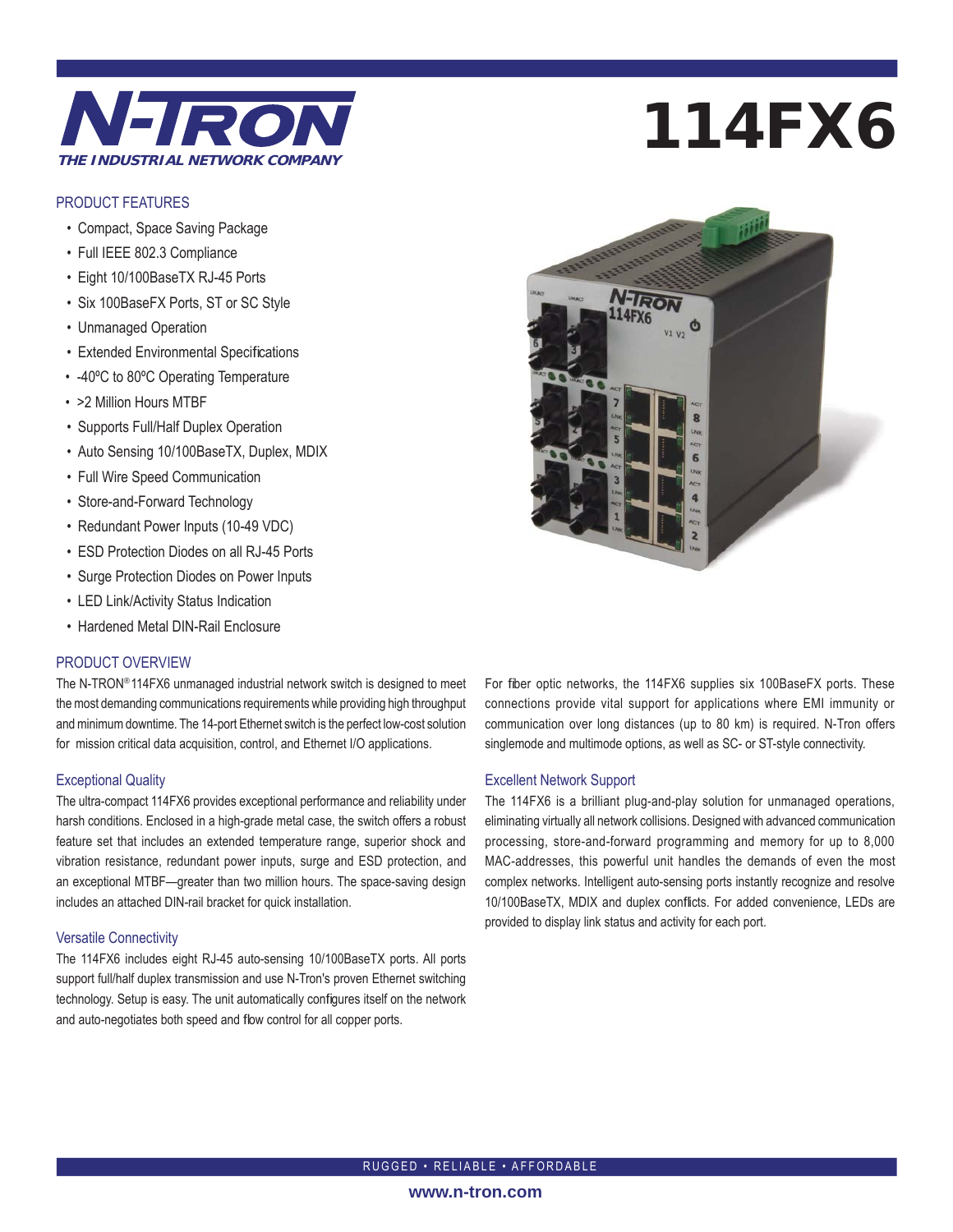# Specifications

| <b>Switch Properties</b>                              |                                     |                     |  |
|-------------------------------------------------------|-------------------------------------|---------------------|--|
| Number of MAC Addresses:                              | 8000                                |                     |  |
| Latency Typical:                                      | $2.6 \,\mu s$                       |                     |  |
| Switching Method:                                     | Store-and-Forward                   |                     |  |
|                                                       |                                     |                     |  |
| <b>Case Dimensions</b>                                |                                     |                     |  |
| Height:                                               | 4.3"                                | $(10.8 \text{ cm})$ |  |
| Width:                                                | 3.1"                                | (7.9 cm)            |  |
| Depth:                                                | 4.6"                                | $(11.5 \text{ cm})$ |  |
| Weight (max):                                         | $1.7$ lbs                           | $(0.77 \text{ kg})$ |  |
| DIN-Rail Mount:                                       | 35mm                                |                     |  |
|                                                       |                                     |                     |  |
| Electrical                                            |                                     |                     |  |
| Redundant Input Voltage:                              | 10-49 VDC (Regulated)               |                     |  |
| Input Current (max):                                  | 545mA max.@24 VDC                   |                     |  |
| BTU/hr:                                               | 44.7@24 VDC                         |                     |  |
| N-Tron Power Supply:                                  | NTPS-24-1.3 (1.3A@24V)              |                     |  |
|                                                       |                                     |                     |  |
| Environmental                                         |                                     |                     |  |
| Operating Temperature:                                | -40 $\degree$ C to 80 $\degree$ C   |                     |  |
| Storage Temperature:                                  | -40°C to 85°C                       |                     |  |
| Operating Humidity:                                   | 5% to 95% (Non Condensing)          |                     |  |
| Operating Altitude:                                   | 0 to 10,000 ft.                     |                     |  |
|                                                       |                                     |                     |  |
| Shock and Vibration (bulkhead mounted)                |                                     |                     |  |
| Shock:                                                | 200g @ 10ms                         |                     |  |
| Vibration/Seismic:                                    | 50g, 5-200Hz, Triaxial              |                     |  |
|                                                       |                                     |                     |  |
| Reliability                                           |                                     |                     |  |
| MTBF:                                                 | >2 Million Hours                    |                     |  |
|                                                       |                                     |                     |  |
| Network Media                                         |                                     |                     |  |
| 10BaseT:                                              | $\geq$ Cat3 Cable                   |                     |  |
| 100BaseTX:                                            | $\geq$ Cat5 Cable                   |                     |  |
|                                                       |                                     |                     |  |
| Connectors                                            |                                     |                     |  |
| 10/100BaseTX:                                         | Eight (8) RJ-45 Copper Ports        |                     |  |
| 100BaseFX:                                            | Six (6) SC or ST Fiber Duplex Ports |                     |  |
|                                                       |                                     |                     |  |
| $\mathbf{1}$ $\mathbf{1}$<br>$\overline{\phantom{a}}$ |                                     |                     |  |

## Recommended Wiring Clearance

| Front: | Δ" | $(10.16 \text{ cm})$ |
|--------|----|----------------------|
| Side:  | 1" | $(2.54 \text{ cm})$  |

## Fiber Transceiver Characteristics

| <b>Fiber Length</b>       | $2km*$       | $15km**$     | $40km**$ | $80km**$                      |
|---------------------------|--------------|--------------|----------|-------------------------------|
|                           |              |              |          |                               |
| <b>TX Power Min</b>       | $-19$ d $Bm$ | -15dBm       | -5dBm    | -5dBm                         |
| <b>RX Sensitivity Max</b> | $-31$ d $Bm$ | $-31$ d $Bm$ | $-34dBm$ | $-34dBm$                      |
| Wavelength                | 1310nm       | 1310nm       | 1310nm   | 1550nm                        |
|                           |              |              |          | * Multimode Fiber Optic Cable |

\* Multimode Fiber Optic Cable \*\* Singlemode Fiber Optic Cable

## Regulatory Approvals

• FCC: Title 47, Part 15, Subpart B, Class A; ANSI C63.4; ICES-003

• UL /cUL: Class I, Div 2, Groups A, B, C, D and T4

• CE: IEC 61000-4-2/3/4/5/6/8/11, EN 61000-6-2/4

• GOST-R Certified, RoHS Compliant

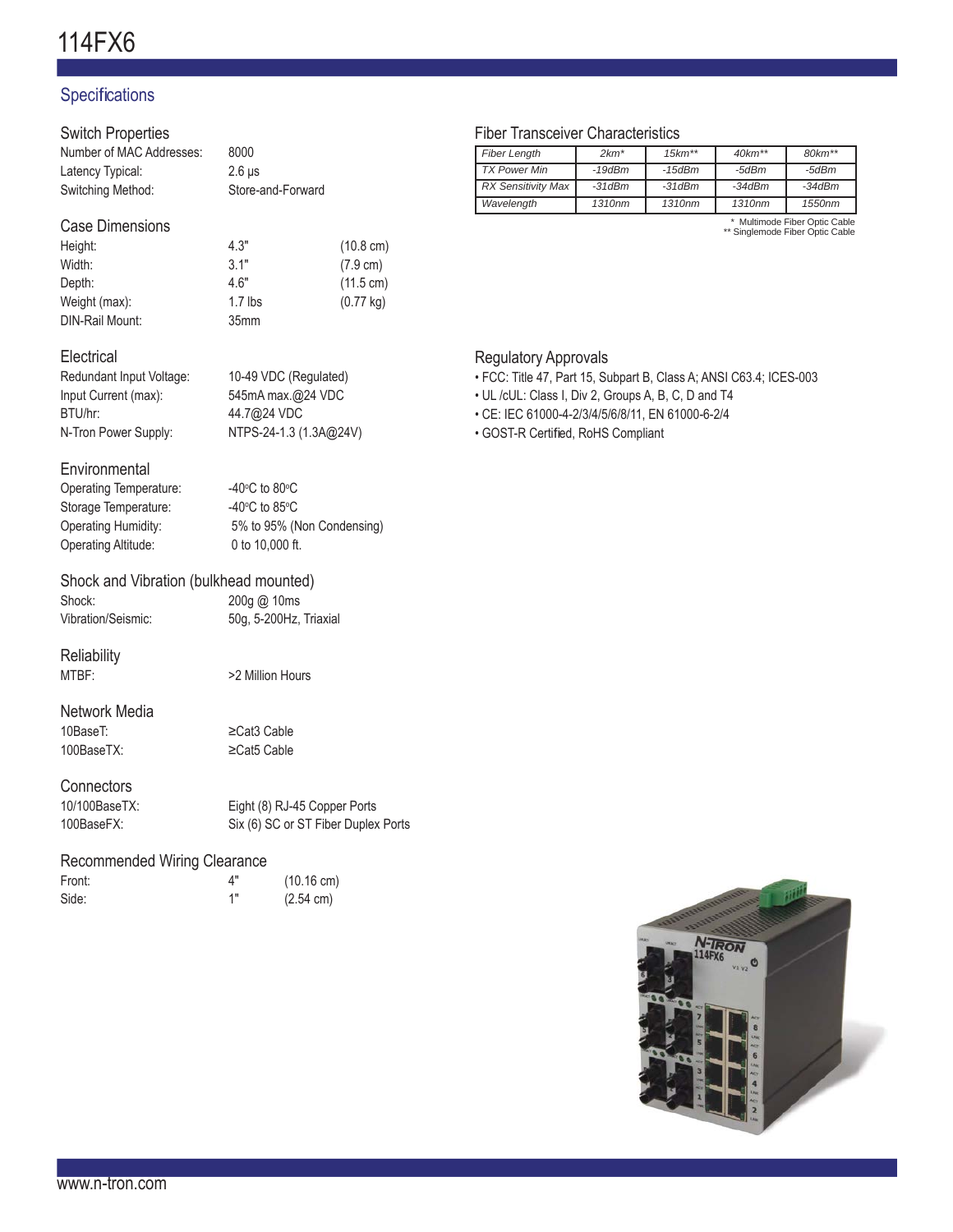